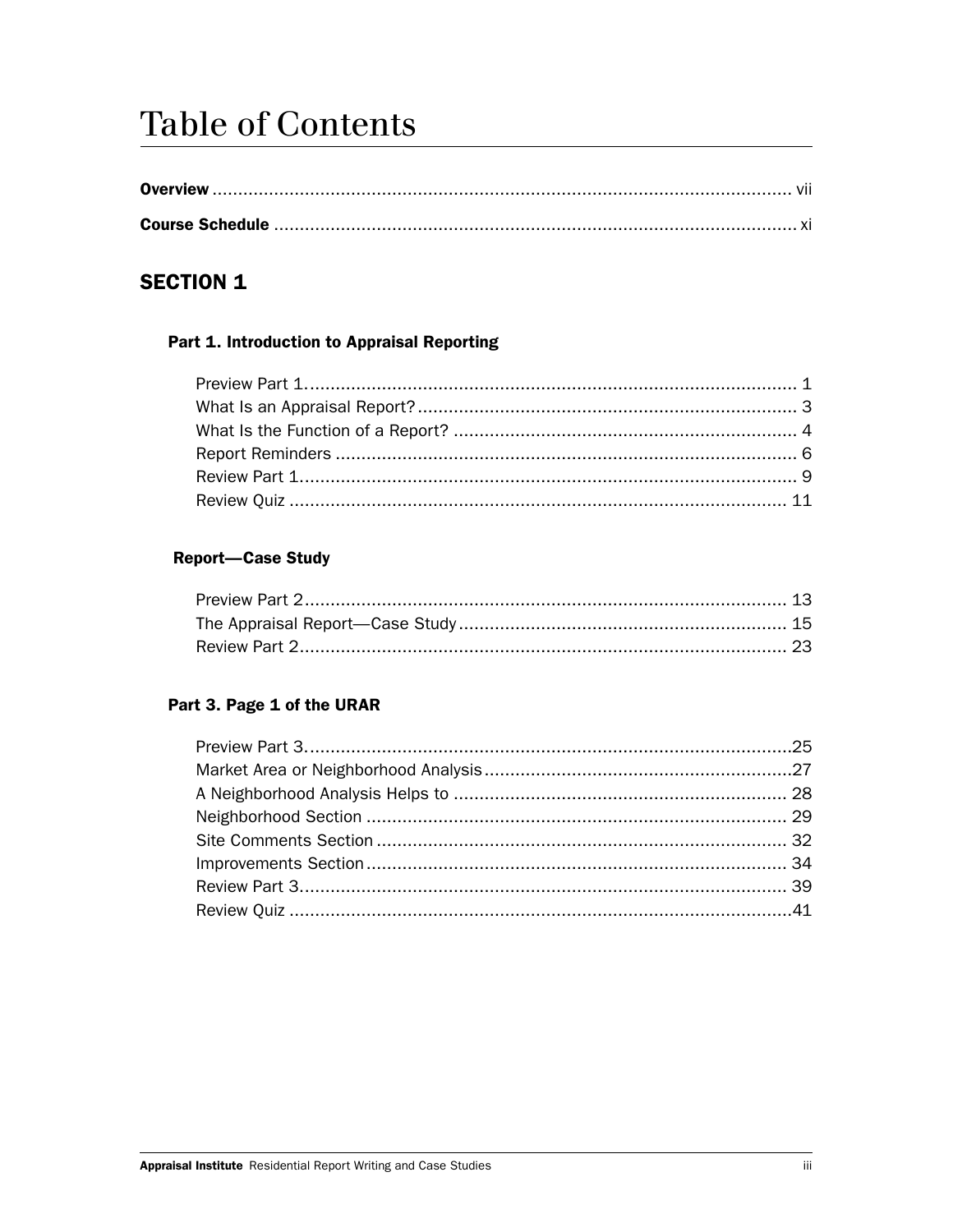# **SECTION 2**

#### Part 4. A Convincing Style

#### **Part 5. Punctuation Review**

## Part 6. Reporting the Sales Comparison Approach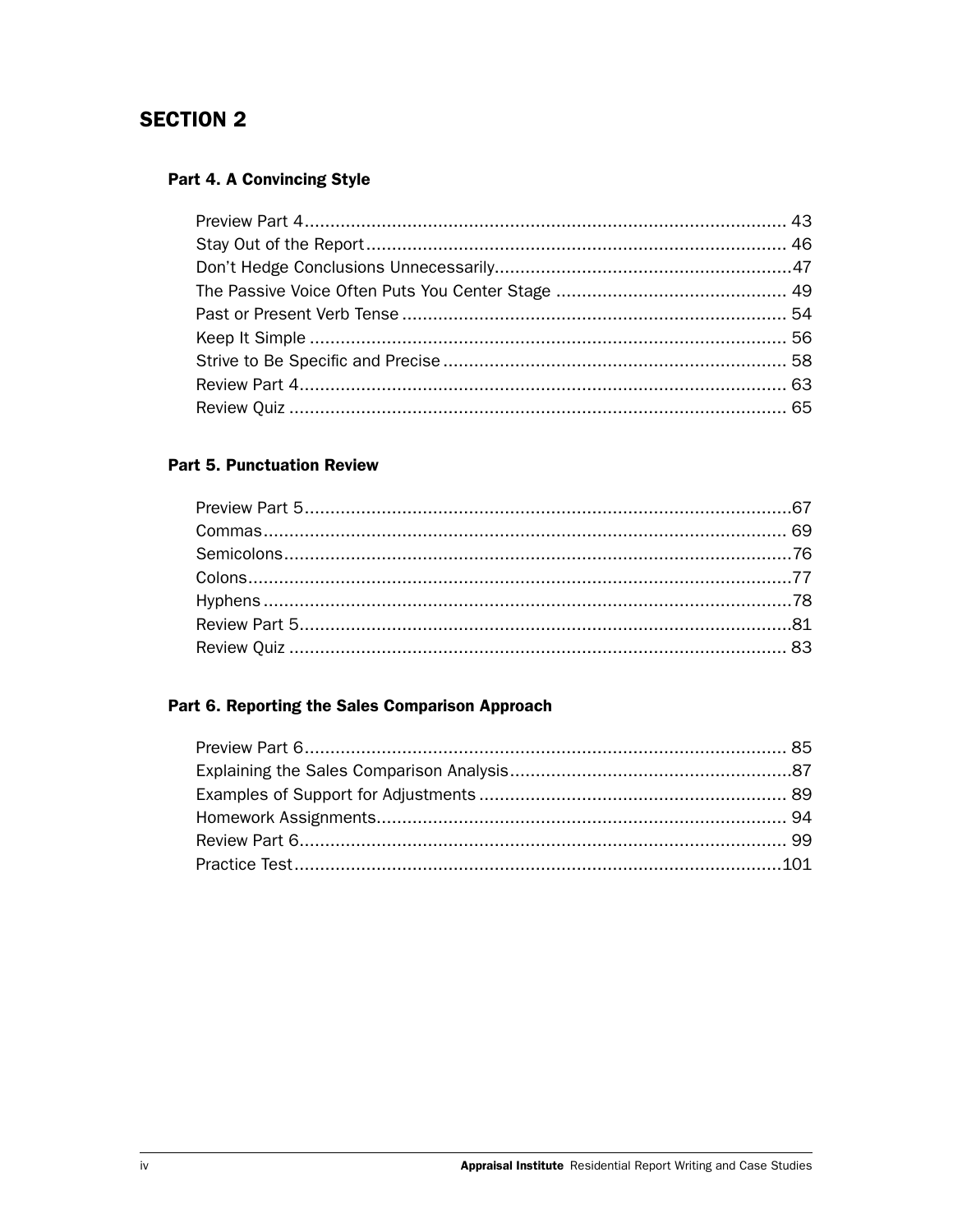# **SECTION 3**

#### **Part 7. Writing Correctly**

#### **Part 8. Writing Sample Review**

#### Part 9. Reporting the Cost Approach

# **SECTION 4**

#### Part 10. Reporting the Income Capitalization Approach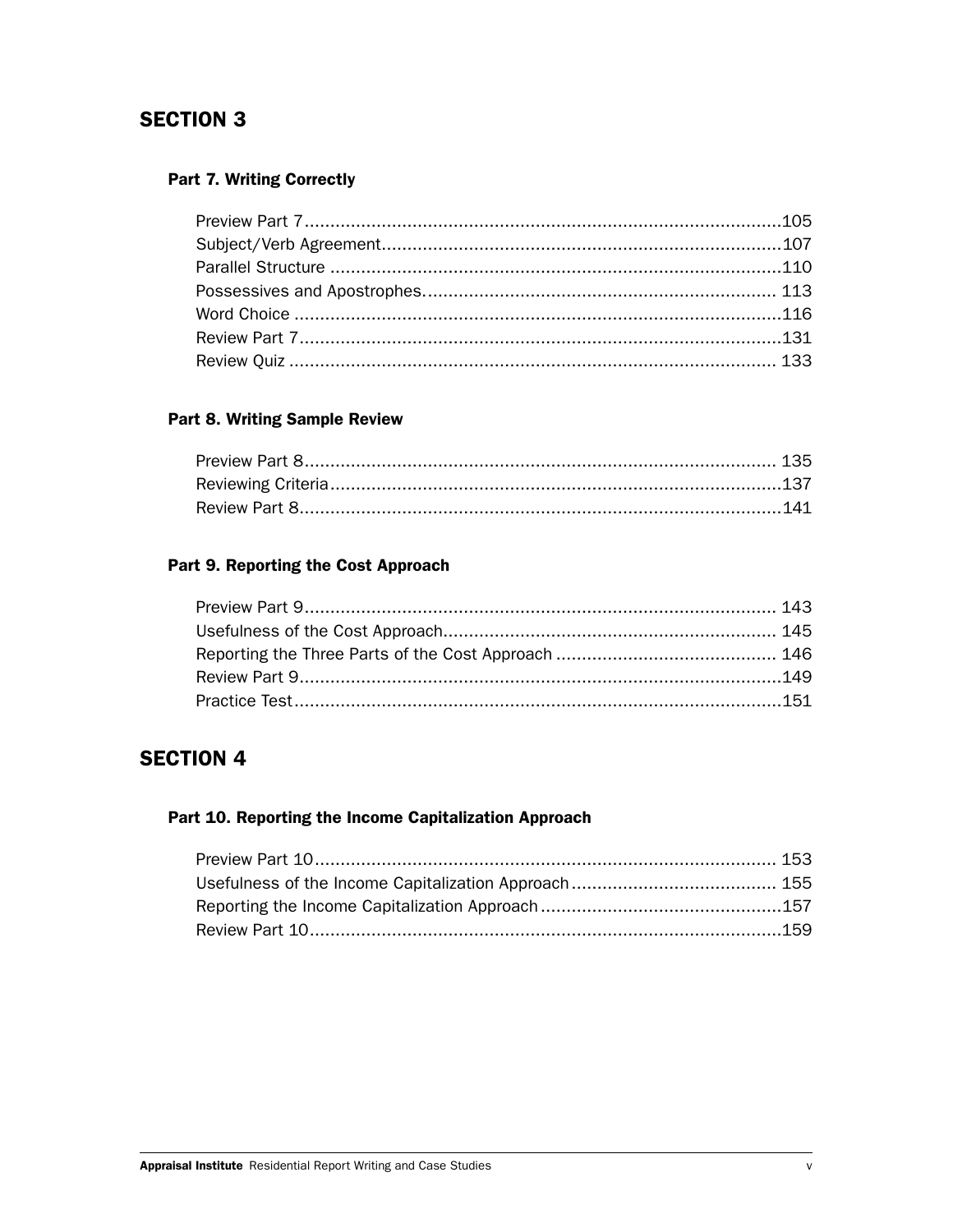#### Part 11. Convincing Reconciliations

| A Form Report Presents an Integrated Logical Argument—A Review  163 |  |
|---------------------------------------------------------------------|--|
|                                                                     |  |
|                                                                     |  |
|                                                                     |  |
|                                                                     |  |
|                                                                     |  |

#### Part 12. Content Review

## APPENDIX

|--|--|--|

# **SOLUTIONS**

## CASE STUDY BOOKLET

Separate book to be used with the course handbook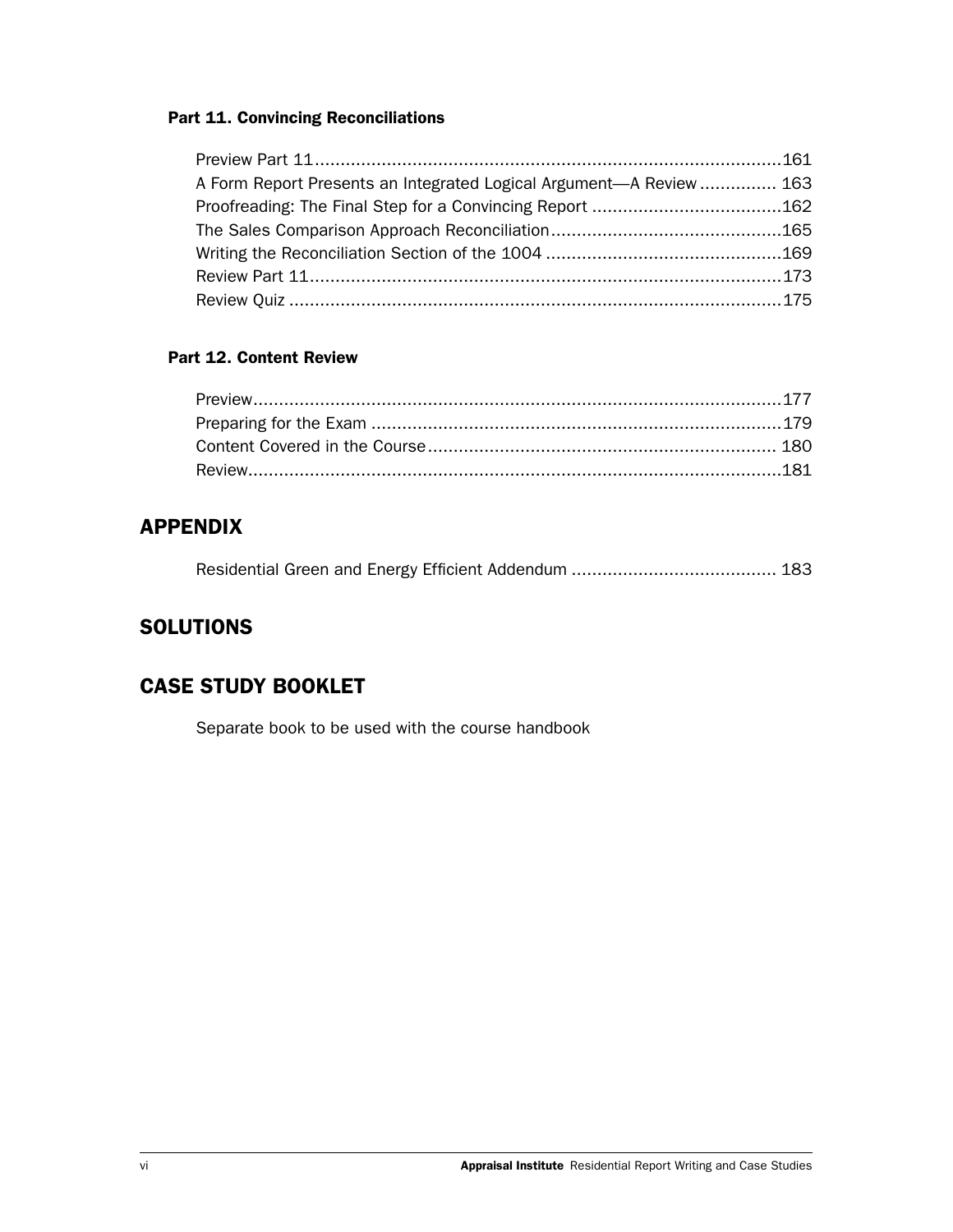# **Overview**

## Course Description

*Residential Report Writing and Case Studies* exposes the professional appraiser to practical writing skills necessary to produce convincing appraisal reports in daily practice. Course objectives are achieved through the discussion and review of residential valuation procedures, a study of writing techniques, and specific writing assignments based on a residential case study. The writing and analytical techniques in the course are applicable to real-world appraisal assignments in order to make your reports concise, clear, and convincing.

Participants will

- **Be exposed to and practice writing skills that will help them explain valuation** procedures and conclusions to the intended user of their appraisal reports.
- **Practice writing effective narrative comments<sup>1</sup> for form appraisal reports.**
- Review appraisal techniques and professional appraisal standards from a practical standpoint.
- Critique and complete an appraisal assignment of a single-family property.

This course involves a very hands-on approach to appraisal analysis and reporting. The activities give you a chance to apply what you have learned in your previous courses. The table of contents provides an overview of the topics covered in the four sessions. Much of the class time involves group work to analyze a case study of a single-unit property. You will review a partially completed Uniform Residential Appraisal Report for that property. The Part 6 homework includes writing two commentary sections to complete that form report. The classroom writing activities revolve around numerous writing practice exercises. Each session ends with a practice test, which should help to prepare you for the 30-question, multiple-choice examination at the end of the course.

<sup>1.</sup> Note. Narrative comments, explanatory note(s), comments, commentary, and addenda are used interchangeably.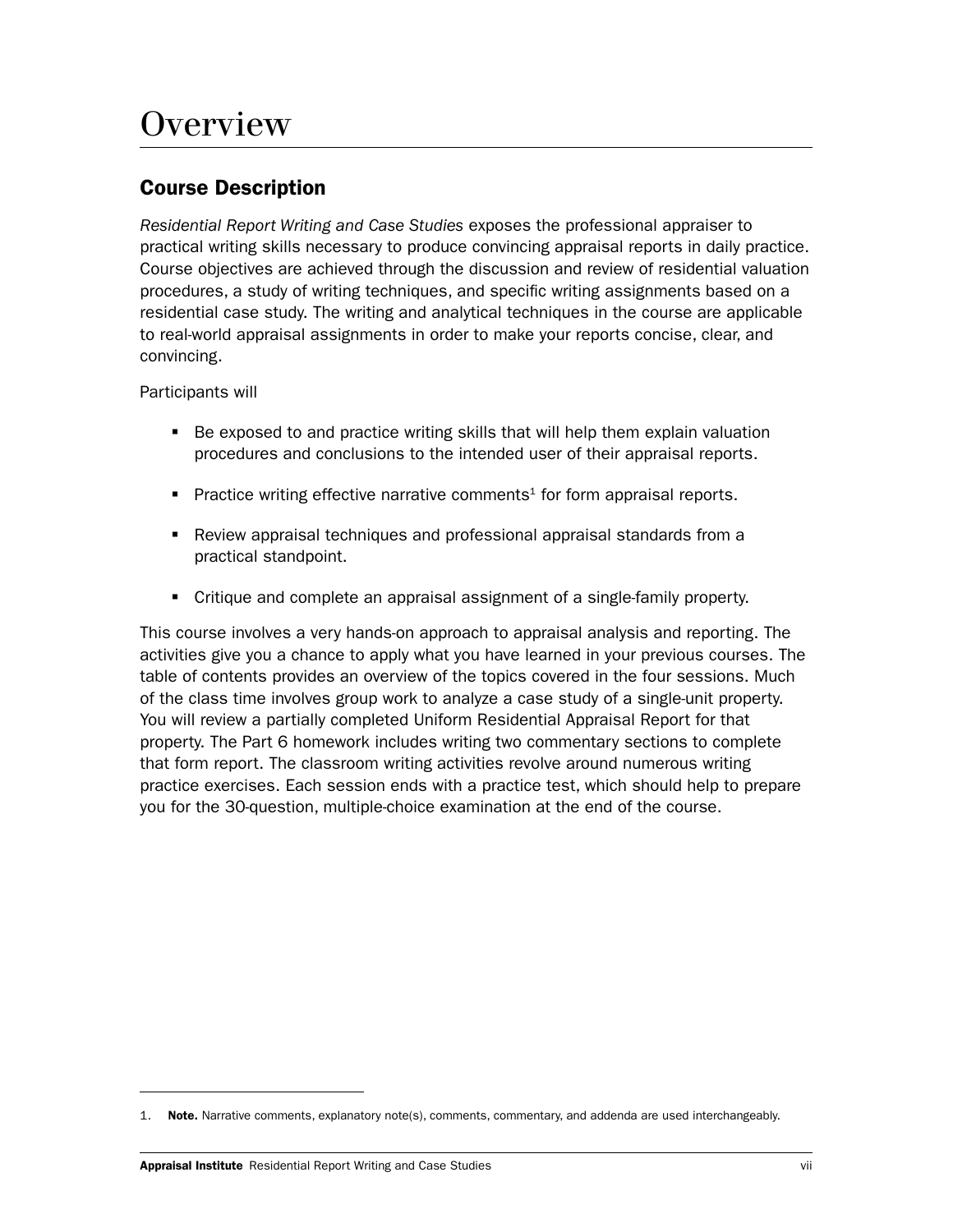## Learning Enhancements

The course has been designed with a variety of elements to enhance your learning experience.

- **Preview.** To give you a taste of what is to come, you will find a preview page that begins each part. Included on the preview page is a brief overview of the content, learning objectives to consider as you move through the content, and learning tips that will assist you in understanding the information you're about to learn.
- **Learning Objectives.** Each learning objective covers essential information you need to know to fully understand the concepts in the course. Look them over before the part begins so that you have a frame of reference as you move through the material. At the end of each part, reread the objectives. Are you able to do what is stated? If not, this is the time to ask your instructor for help. Or, review the concepts that you do not understand.
- **Case Study.** The case study contains real-world exercises that provide practice in applying the methodologies presented in the course.
- **Examples & Exercises.** Supplementing the discussions, we've included examples and writing exercises to help you visualize and practice what you are learning.
- **Fill-in-the Blanks.** It is a proven fact that when you write something down, you are more apt to remember it. The course handbook has "missing" content in the outline that you will need to add in the space provided in your handbook as the class goes over the content.
- **Review.** Each part concludes with a review. Included in the review are the learning objectives and key terms and concepts that have been covered. Also, we've provided recommended readings from textbooks that will reinforce what you have learned in class.
- **Review Quizzes and Practice Tests.** Short review quizzes are included at the end of most parts, and practice tests are included at the end of each section in the review. The questions are similar to the types of questions you might find on the exam. Be sure to answer the true/false questions, fill-in-the-blanks, and multiplechoice questions, etc., before you look at the solutions, so you will know whether or not you really know the information that was covered in that part.
- *Suggested Solutions.* A tabbed section of suggested solutions appears at the end of the course handbook. This component contains solutions to the discussion questions, review quizzes, and writing samples. During class sessions and study times on your own, you will derive more benefit from the class if you are selfdisciplined and work through the questions and quizzes before reviewing the answers in the handbook.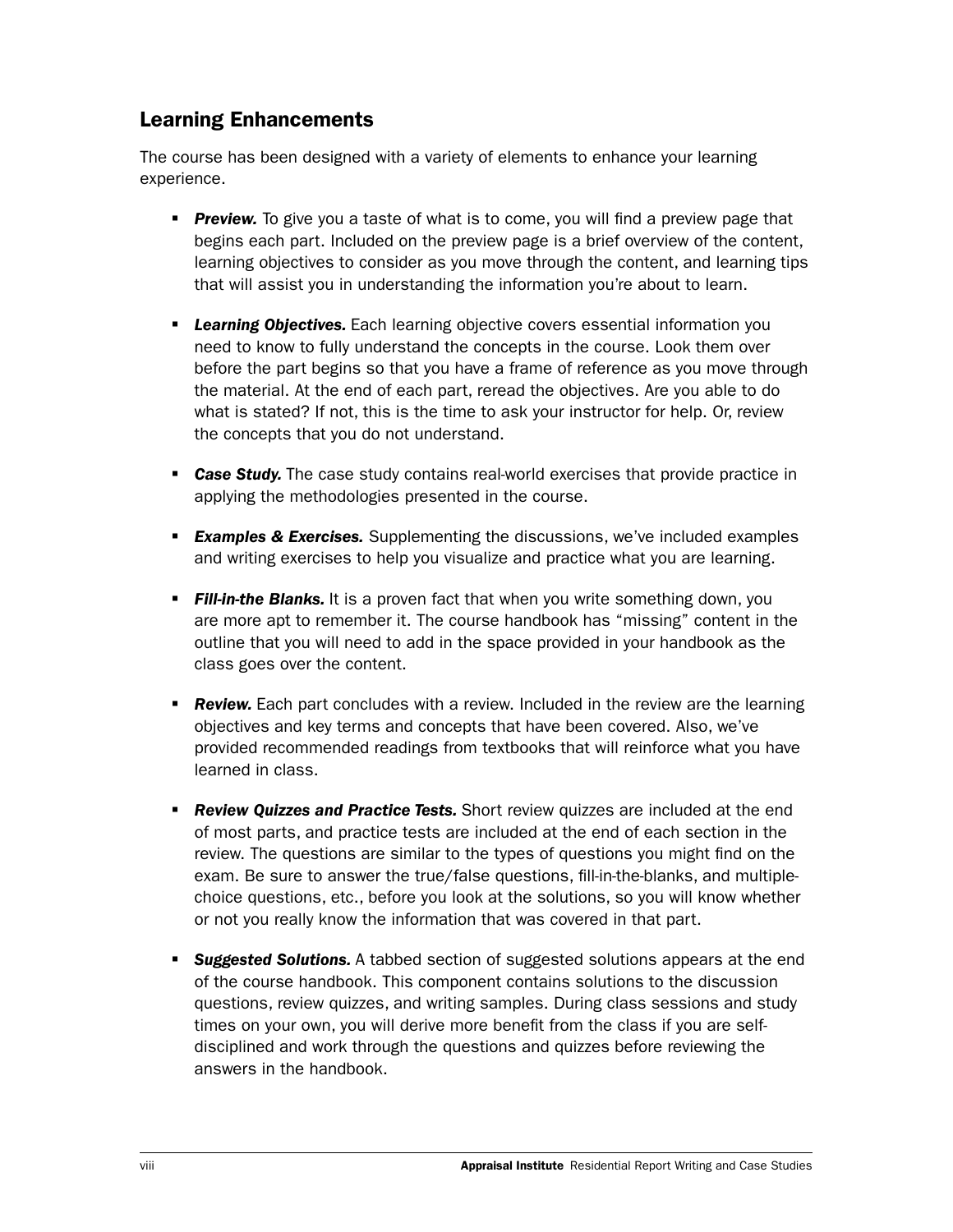- *Writing Sample Handout Booklets*. Two writing sample handouts are included with the course materials and should not be opened until Writing Exercises 7 and 8 from Part 11 are completed in class. The instructor will provide guidance for the writing exercises.
- **Digging Deeper. Digging Deeper information goes beyond the scope of the course** *and is not intended to be covered in class. It is not tested directly on the course exam; however, appraisers preparing for the comprehensive exam should be familiar with it, as well as all other material contained in the course handbook, whether or not it is presented in class.*

### Classroom Guidelines

To make the learning environment a positive experience for everyone attending, please follow these guidelines:

- 100% attendance is required. No exceptions.
- Limit use of computers and wireless devices to classroom projects.
- Communicate with business associates during break time instead of class time.
- **Put away reading materials such as newspapers and books that are not used in** class.
- Silence cell phones.
- **Please do not record the lectures. Recordings are not permitted.**
- Refrain from ongoing conversations with those seated near you and other distracting behavior.

## General Information

- **Calculators.** A financial calculator is required. The accepted model used in the course is the HP-12C. For additional help, go to the Appraisal Institute website. Click on "Education," and then select "Using a Financial Calculator."
- **Important Note.** Laptops, cellular phones, tablets, iPads, wearable technology (smart watch, Apple Watch, Google Glass, etc.) and other devices that can store data or connect to the Internet are *NOT* permitted during the exam. In addition, all watches, wallets, bags, and purses must be removed and stored out of reach prior to taking the exam.
- **Breaks.** There will be two 10-minute breaks during each half-day session unless noted otherwise by the course sponsor or instructor. The lunch break is one hour.